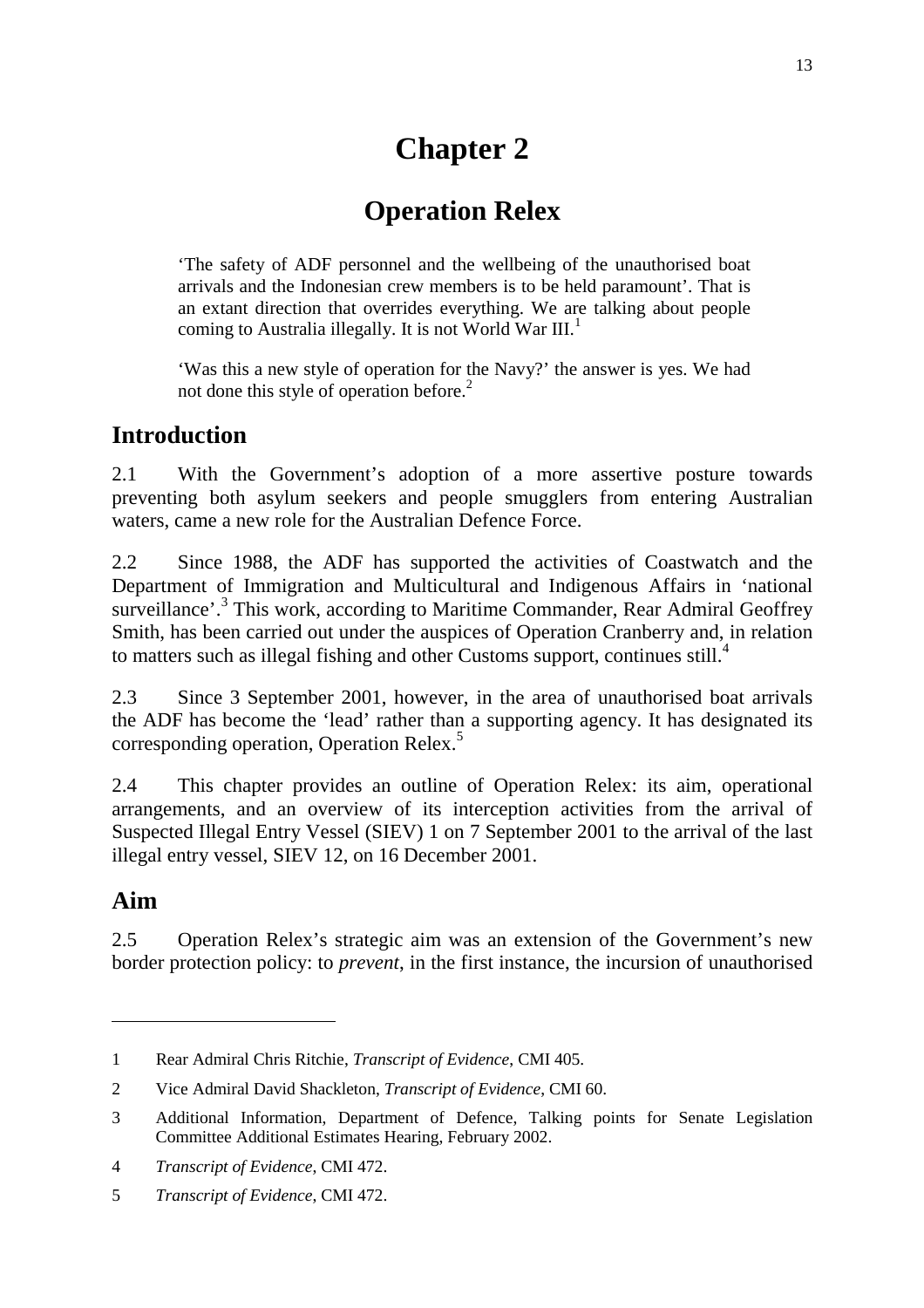vessels into Australian waters such that, ultimately, people smugglers and asylum seekers would be *deterred* from attempting to use Australia as a destination.<sup>6</sup>

2.6 Rear Admiral Chris Ritchie, Commander Australian Theatre (COMAST), described the nature and scope of Operation Relex as follows:

The mission statement, for example, was to conduct surveillance and response operations in order to deter unauthorised boat arrivals from entering Australian territorial waters within the designated area of operations. The area of operations was quite expansive – it encompassed Christmas Island at the one end and Ashmore at the other.<sup>7</sup>

2.7 As an operation aimed at preventing unauthorised vessels from crossing into Australia's so-called 'contiguous zone', Relex was fundamentally a forward deterrence strategy. This marked a shift in border protection strategy and the nature of previous operations, away from the more reactive posture associated with Operation Cranberry that sought to detect and intercept unauthorised boats *inside* Australian waters and escort them to Australian ports.<sup>8</sup>

2.8 The 'primary mission' of deterrence was constrained, in operational terms, by the overriding obligation to ensure the safety of all persons that became involved in Royal Australian Navy (RAN) encounters with SIEVs. Both Rear Admirals Ritchie and Smith emphasised this aspect of Relex operations to the Committee. Rear Admiral Smith indicated that ensuring the personal safety of all involved was inherent in his operational orders:

My orders and instructions stressed the overarching requirement for commanding officers of RAN ships to take every reasonable means to achieve the mission without needlessly risking the safety and wellbeing of their ships' companies, their vessels and the lives of the unauthorised arrivals on board the SIEVs.<sup>9</sup>

2.9 Similarly, Rear Admiral Ritchie cited a relevant part of the Chief of Defence Force (CDF) directive to him on Operation Relex:

In the notion of returning the vessels to Indonesia or the place whence they came, the uppermost issue was always:

The safety of ADF personnel and the wellbeing of the unauthorised boat arrivals and Indonesian crew members is to be held paramount.

<sup>6</sup> Additional Information, Department of Defence, Talking points for Senate Legislation Committee Additional Estimates Hearing, February 2002.

<sup>7</sup> *Transcript of Evidence*, CMI 404.

<sup>8</sup> *Transcript of Evidence*, CMI 448 and 490.

<sup>9</sup> *Transcript of Evidence*, CMI 448 and 460.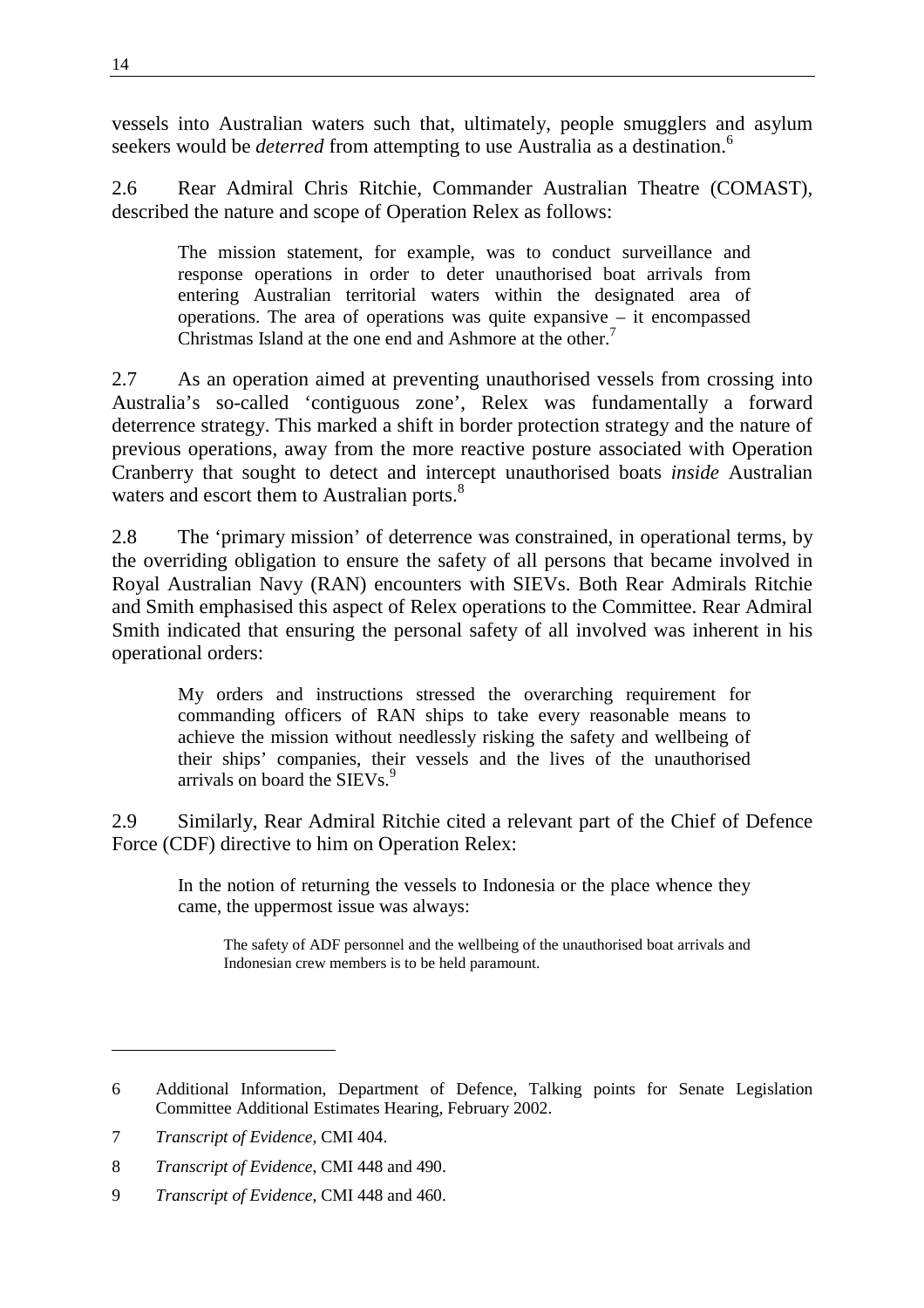That is an extant direction that overrides everything.<sup>10</sup>

2.10 As an 'extant direction', the directive to ensure safety of life at sea is contained in the Maritime Commander's Orders that cover all RAN commanding officers.<sup>11</sup> These orders reflect relevant provisions in both international agreements and Australian law. Two international covenants – the *1974 International Convention for the Safety of Life at Sea* and the *1982 Law of the Sea Convention* – impose obligations on 'mariners to assist other mariners in distress'.<sup>12</sup> The Commonwealth *Navigation Act 1912* contains the provisions of both these international agreements.

2.11 The Committee is satisfied that, in fact, the Royal Australian Navy's commitment to meeting the humanitarian needs of those on board the intercepted vessels went well beyond the fulfilment of safety of life at sea obligations. Rear Admiral Smith advised the Committee that:

Standard practice throughout the operation was to provide a safe, clean and secure environment, sufficient food, water, personal items, bedding and shelter and, where possible, alleviate the cramped and overcrowded conditions that prevailed.

Deployed medical and dental staff provided a range of ongoing health services during Operation Relex, including emergency assessments, treatment, health screening and clinics during the boarding, containment and transportation operations. For example, during transportation of unauthorised arrivals on board *Manoora* and *Tobruk* the ships' companies went to great lengths, despite the difficult and trying circumstances, to provide fresh clothing and laundering services, toiletries, toys, videos and games, and to prepare halal meals and national dishes. Saltwater showers were rigged along with squatting stands in toilets to accommodate cultural differences. Whenever the ship's program allowed, exercise periods on the upper decks were scheduled. $13$ 

2.12 Where necessary, the RAN was also equipped to supply things such as nappies, babies' bottles and formula.<sup>14</sup>

2.13 In addition to its provision of material assistance, the Committee learnt that the RAN was clearly committed to ensuring that the attitude of its personnel towards the unauthorised arrivals was professional and humane. Testifying to the attitude of

<sup>10</sup> *Transcript of Evidence*, CMI 404-5. The Chair of the PST, Ms Halton, also emphasised the primacy given to safety of life at sea when operational matters were being considered, such as whether SIEVs could be safely towed back to international waters. See *Transcript of Evidence*, CMI 945.

<sup>11</sup> *Transcript of Evidence*, CMI 470.

<sup>12</sup> *Transcript of Evidence*, CMI 470. See also Answers to Questions on Notice, Department of Defence, Question 8.

<sup>13</sup> *Transcript of Evidence*, CMI 449.

<sup>14</sup> *Transcript of Evidence*, CMI 167.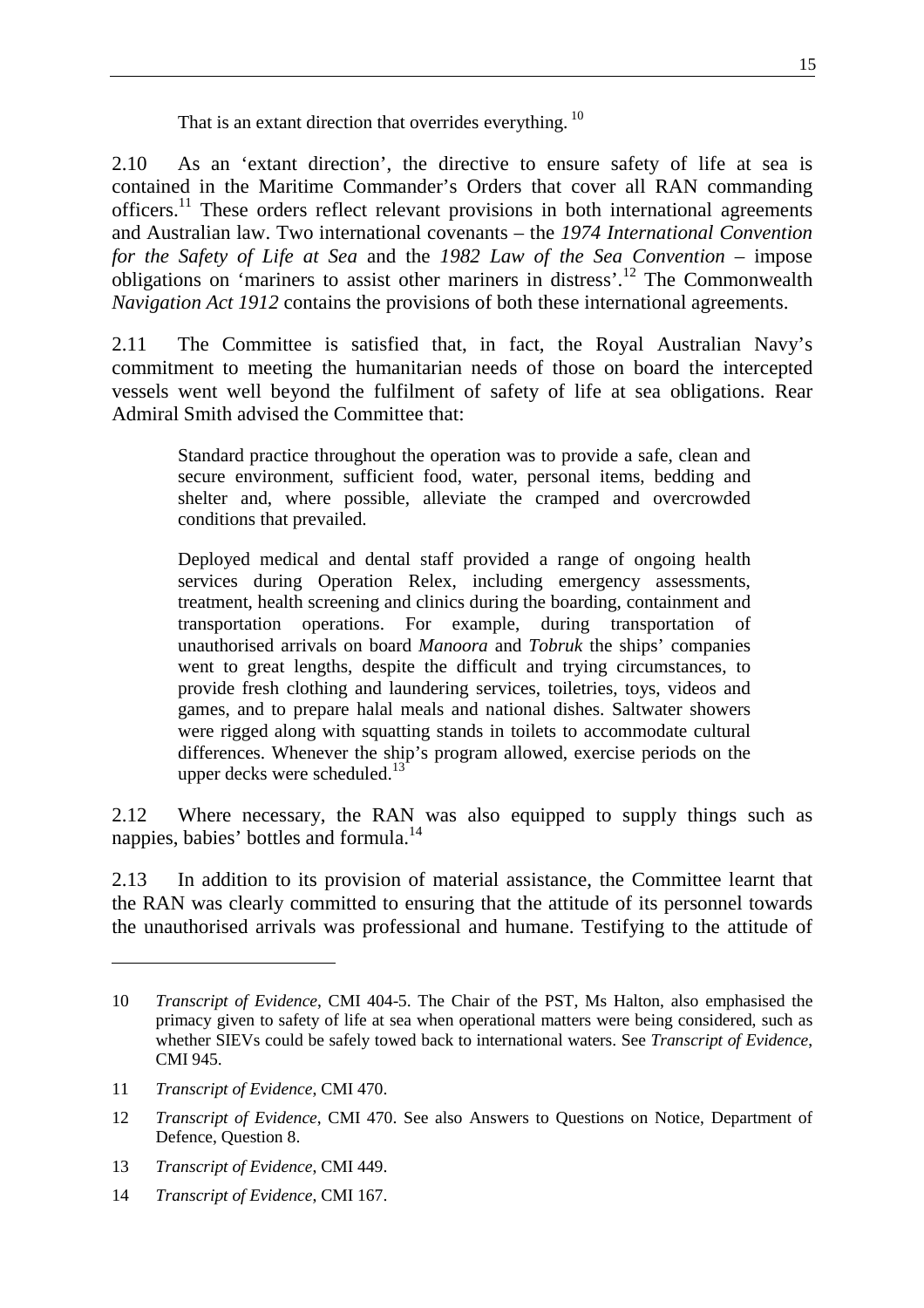his crew during the rescue of passengers from the sinking SIEV 4, for example, Commander Norman Banks said that:

I was particularly proud of … the ship's company when this situation developed into a humanitarian assistance task - of how they performed a miracle and they went about their business in a very humane and compassionate way and everyone chipped in and lent a helping hand, beyond their specialisation and their training and their category, and just got on with the job. It was some time later, when it had all stablised, that we noted that nobody had whinged about the fact that they had not had a meal this is the ship's company - that they had not had a break. They had just got on with it.<sup>15</sup>

2.14 The Committee was both impressed and heartened by the seriousness with which the officers and sailors of the Royal Australian Navy treated the humanitarian and personal needs of those they encountered on the vessels entering Australia illegally, under what were, for all concerned, very difficult circumstances.

## **Establishment and Operational Arrangements**

2.15 As noted earlier, Relex formed the operational component or 'working end' of the new whole-of-government response to the issue of unauthorised boat arrivals post-*Tampa*. As such, the basis for Relex lay in the raft of legislative and policy changes and measures that the Government enacted in late August and September 2001.

2.16 The shape of the operation itself was developed within the Australian Defence Force, following a 'CDF warning order' dated  $28$  August  $2001$ .<sup>16</sup> Thus the original military order to start planning Relex arose immediately around the time of the *Tampa* crisis which started on 26 August.

2.17 The warning order directed the ADF to 'provide a maritime patrol and response option to detect, intercept and warn vessels carrying unauthorised arrivals for the purpose of deterring SIEVs from entering Australian territorial waters'.<sup>17</sup>

2.18 The CDF's order went to Rear Admiral Ritchie, who as Commander Australian Theatre had responsibility for the 'planning and conduct' of all ADF operations. Under Rear Admiral Ritchie's command, Australian Theatre Headquarters developed the 'broad concept' for the operation – 'the way in which we would do this particular business<sup>, 18</sup> – and the Naval Component Commander, Rear Admiral Smith, started the detailed planning for the operation in 'late August/early September'.<sup>19</sup>

<sup>15</sup> *Transcript of Evidence*, CMI 166.

<sup>16</sup> *Transcript of Evidence*, CMI 451.

<sup>17</sup> *Transcript of Evidence*, CMI 451.

<sup>18</sup> *Transcript of Evidence*, CMI 403.

<sup>19</sup> *Transcript of Evidence*, CMI 451.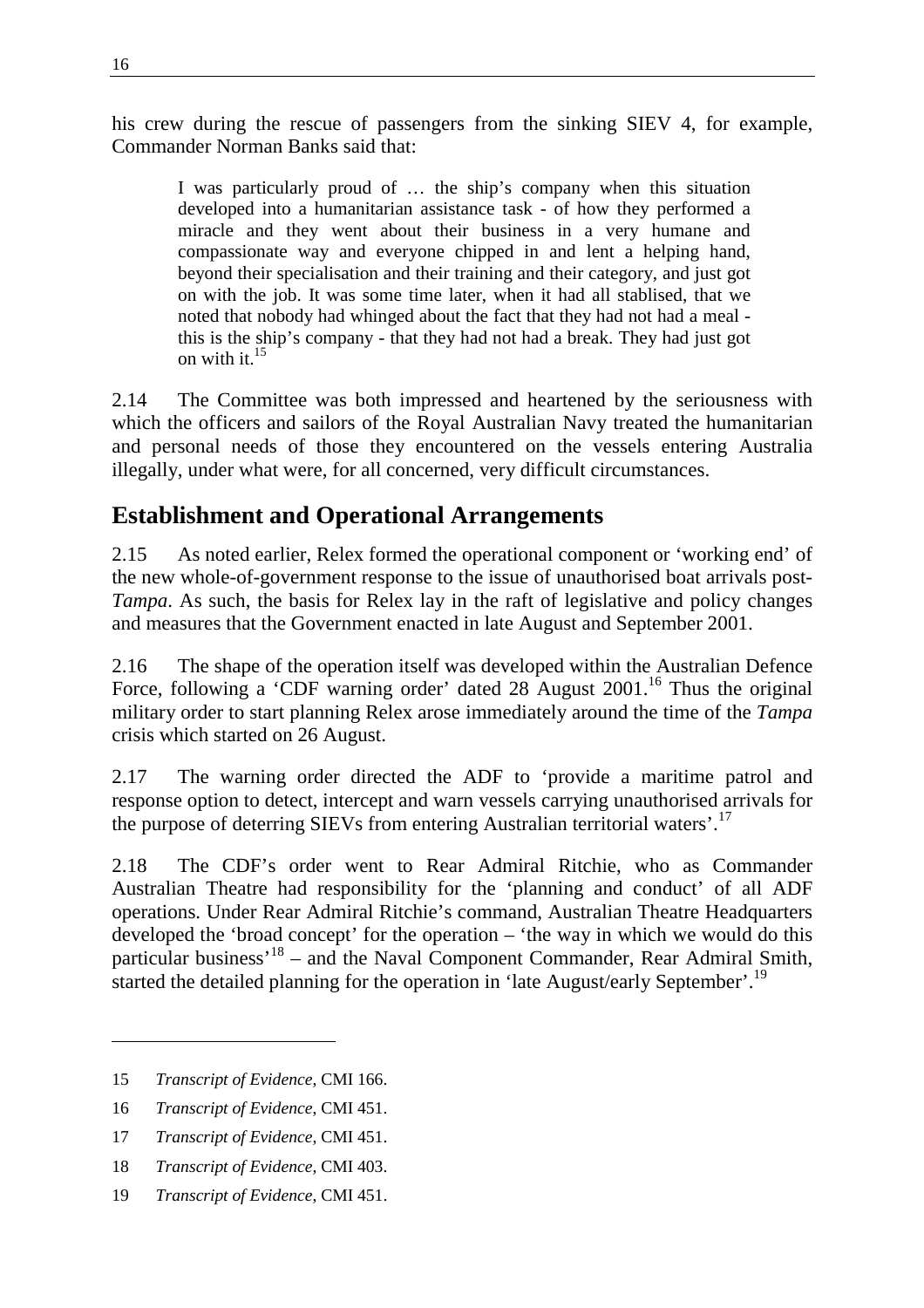2.19 Since Relex involved mainly naval forces, Rear Admiral Smith (who was also Maritime Commander) was assigned direct command of the operation.

2.20 The development of the operational concept and strategy also required a new set of rules of engagement (ROE) to be tailored to fit the requirements of the enhanced border protection policy and anticipated behaviour of those on the SIEVs. These rules concerned the 'specific levels of force that you can use<sup> $20$ </sup> in this type of operation, that is, the degree of non-lethal force permitted for different levels of confrontation.

2.21 On 1 September 2001, the Minister for Defence, Mr Reith, approved the ROE for the Operation, and the Prime Minister's 'concurrence' was sought on 2 September.<sup>21</sup> Operation Relex started at midnight 3 September 2001.<sup>22</sup>

2.22 In what follows, the Committee briefly outlines the structural and operational framework within which individual interceptions under Operation Relex were effected and managed. That framework includes:

- command structure;
- force deployment and intelligence;
- public affairs plan; and
- standard operating procedures.

#### *Command structure – the chain of command*

2.23 Command and control of Operation Relex was based on the established chain of command within the ADF. The Chief of Defence Force, Admiral Barrie, sat at the top of this structure and delegated command for the operation down through the ADF hierarchy.

2.24 The chain of command for Operation Relex was explained to the Committee by the Chief of Navy (CN), Vice Admiral Shackleton:

For Operation Relex, Brigadier Silverstone [Commander Northern Command] was also designated as the Commander of Joint Task Force 639 (CJTF 639). In this role, he had tactical command of units assigned to him and he was responsible to the Naval Component Commander, Rear Admiral Smith, who himself had been designated as the lead component commander for this operation. In turn, he was responsible to COMAST [Commander Australian Theatre] and thence to CDF. At the time of the SIEV4 incident, *Adelaide* was under the tactical command of CJTF 639.<sup>23</sup>

2.25 Vice Admiral Shackleton summarised these arrangements thus:

<sup>20</sup> *Transcript of Evidence*, CMI 403.

<sup>21</sup> Answers to Questions on Notice, Ms Jane Halton, 14 May 2002, p.2.

<sup>22</sup> *Transcript of Evidence*, CMI 451.

<sup>23</sup> *Transcript of Evidence*, CMI 56.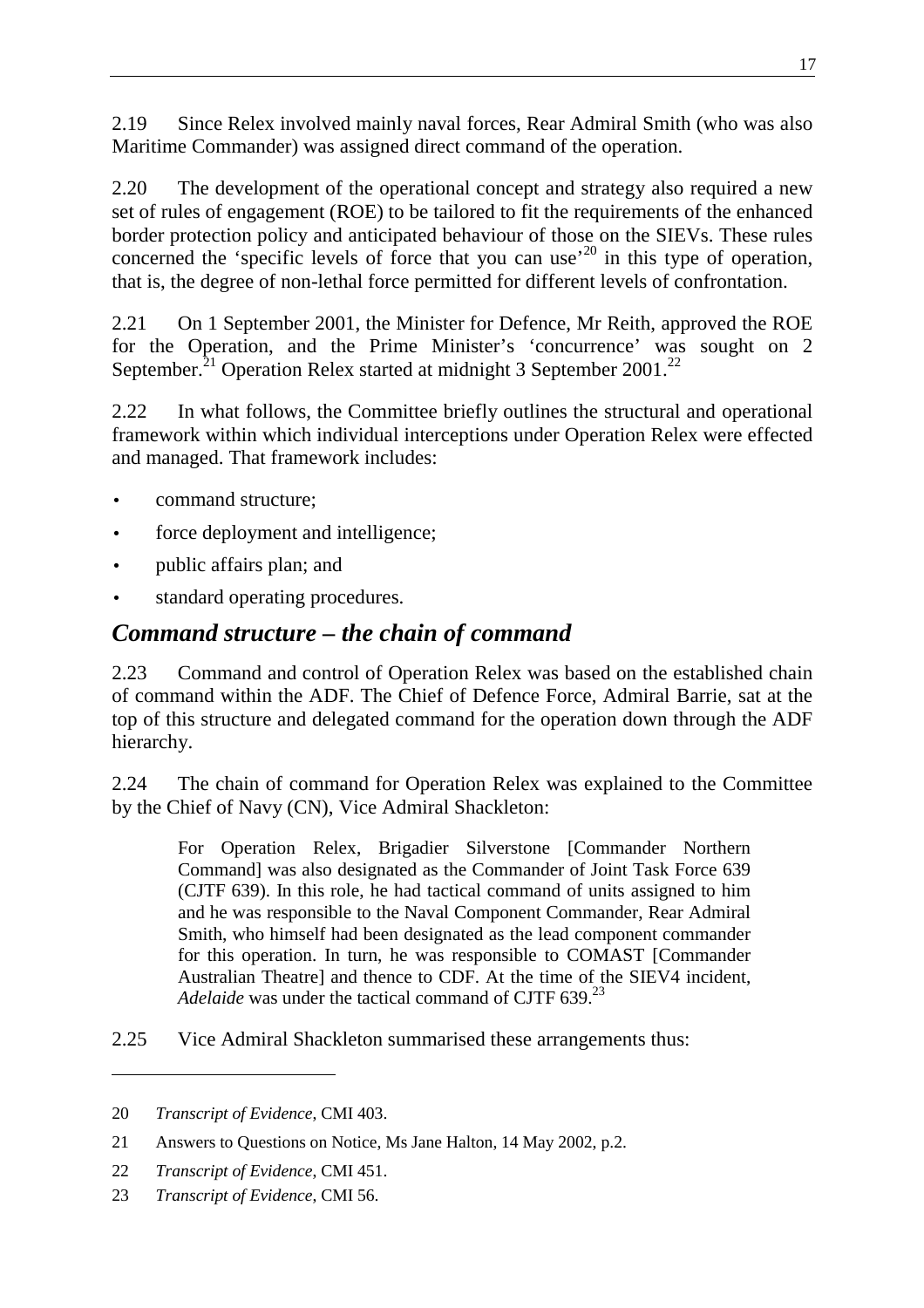In summary, the operational chain of command for *Adelaide* for Operation Relex was to CJTF 639, to the Naval Component Commander, to COMAST and to CDF. Or put alternatively, it was Banks to Silverstone to Smith to Ritchie and then to Barrie. This system is flexible and it works.<sup>24</sup>

2.26 While the chain of the command is the traditional framework for ADF operations, the arrangements for Operation Relex also involved two important features.

2.27 The first was placing 'tactical control of the operation' in the hands of Commander Northern Command (NORCOM), Brigadier Silverstone, who as a result became Commander Joint Taskforce 639. This represented a 'new operational concept', according to Brigadier Silverstone, who also noted that Operation Relex was the first time that the Maritime Commander had put a major fleet unit such as a frigate under NORCOM's control. $^{25}$ 

2.28 Between them, Rear Admiral Smith and Brigadier Silverstone (that is, the Naval Component Commander and the Joint Taskforce Commander) made the daily operational decisions. Together they would review the current situation, agree upon 'where the priority of effort would be' and then Brigadier Silverstone would relay orders to the unit commanders.26 Brigadier Silverstone would issue updated orders during the day if new information was received, such as the sighting of a SIEV, whereupon a unit would be ordered to intercept or sail to the zone where the vessel was expected.<sup>27</sup>

2.29 The second noteworthy element of Operation Relex was the ongoing flow of directives from the Government on operational decisions. While the ADF's basic mission for Relex was set, a number of decisions were made as the operation unfolded and the Government decided on the course of action to be taken at certain points.

2.30 Some of these were about relatively minor issues such as the warnings that the Navy should issue to SIEVs to get them to turn away from entering Australian waters. More important matters included the Government's directive on 12 October authorising the Navy to escort or 'tow-back' SIEVs from the Australian contiguous zone to the edge of Indonesian waters.<sup>28</sup>

2.31 This 'micro-management' from Canberra reflected, as Brigadier Silverstone observed, the fact that Operation Relex was 'occurring in a very fluid policy environment',<sup>29</sup> with 'a very high degree of interagency coordination'.<sup>30</sup>

<sup>24</sup> *Transcript of Evidence*, CMI 56.

<sup>25</sup> Enclosure 1 to the Powell Report, Statement by Brigadier Silverstone, pp.2, 5.

<sup>26</sup> *Transcript of Evidence*, CMI 454.

<sup>27</sup> *Transcript of Evidence*, CMI 324.

<sup>28</sup> See the discussion on tow-back in *Transcript of Evidence*, CMI 508, 876, 915-17, 945.

<sup>29</sup> *Transcript of Evidence*, CMI 350.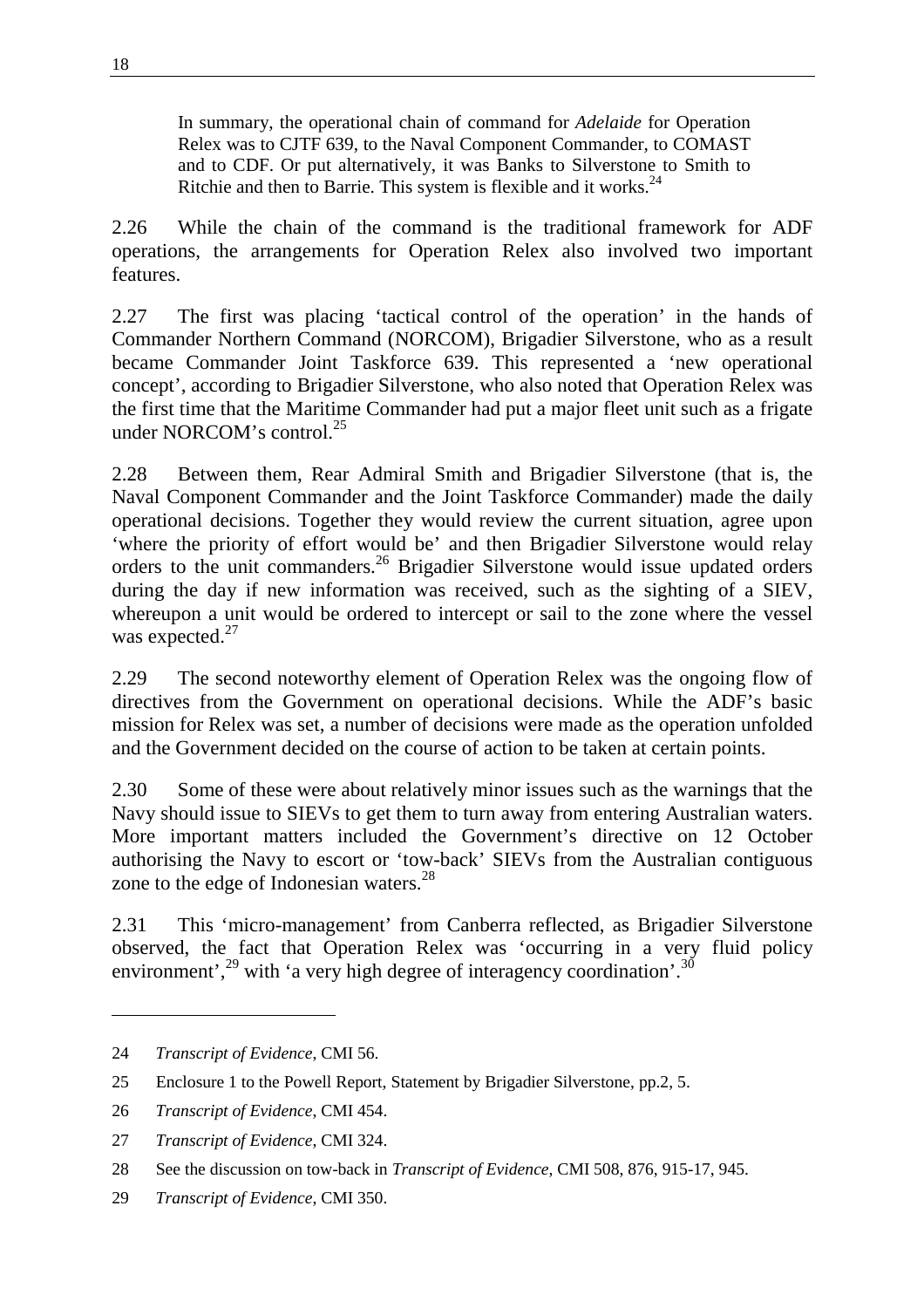#### *Force deployment and intelligence*

2.32 Operation Relex involved a significant increase in not only the scope but also the scale of Australian border protection operations and particularly the nature of the assets deployed. As Rear Admiral Smith stated to the Committee:

Operation Relex required the establishment of an enhanced and continuous presence and response capability by the Australian Defence Force deep offshore to in effect establish a barrier between Christmas Island and Ashmore Island. Larger and more capable surface combatant vessels were therefore required in order to effectively intercept, warn and, if necessary, board in an attempt to turn away the SIEVs to a position just outside the Australian contiguous zone.<sup>31</sup>

2.33 The Director General, Coastwatch, Rear Admiral Mark Bonser, informed the Committee that prior to Operation Relex, RAN Fremantle class patrol boats and Royal Australian Airforce (RAAF) PC-3 Orion aircraft had supported vessels from Coastwatch and the Customs National Marine Unit in undertaking 'civil maritime surveillance and response'.<sup>32</sup>

2.34 Under Relex, the RAN's major fleet units – frigates, amphibious ships and auxiliaries – played a lead role in interception and boarding operations. The Committee was advised by Defence that a total of 25 RAN vessels have been involved in Operations Relex and Cranberry since August 2001, in addition to Customs and Coastwatch craft<sup>33</sup>

2.35 In addition, three Transit Security Elements (TSEs), each comprising 52 Army soldiers, were deployed to assist RAN personnel. The role of the TSE was to maintain security on vessels, once a SIEV was boarded by naval personnel or when asylum seekers and SIEV crews were transferred to Navy ships.<sup>34</sup> Each ship involved in the Operation also had at least one medical officer embarked upon it. Rear Admiral Smith noted that these extra medical personnel were drawn largely from the naval reserve.<sup>35</sup>

2.36 As the lead agency, the ADF assumed responsibility for patrolling the major area of operations. This area stretches east-west from Gove to Christmas Island and south to Port Hedland. Coastwatch redeployed its patrol craft from Christmas Island to

 $\overline{a}$ 

35 *Transcript of Evidence*, CMI 453.

<sup>30</sup> *Transcript of Evidence*, CMI 365.

<sup>31</sup> *Transcript of Evidence*, CMI 448.

<sup>32</sup> *Transcript of Evidence*, CMI 1628.

<sup>33</sup> Department of Defence, Questions on Notice, Question W59.

<sup>34</sup> Rear Admiral Ritchie, *Transcript of Evidence*, Estimates, Senate Foreign Affairs, Defence and Trade Legislation Committee, 4 June 2002, p.135. See also Department of Defence, Questions on Notice, Question W59.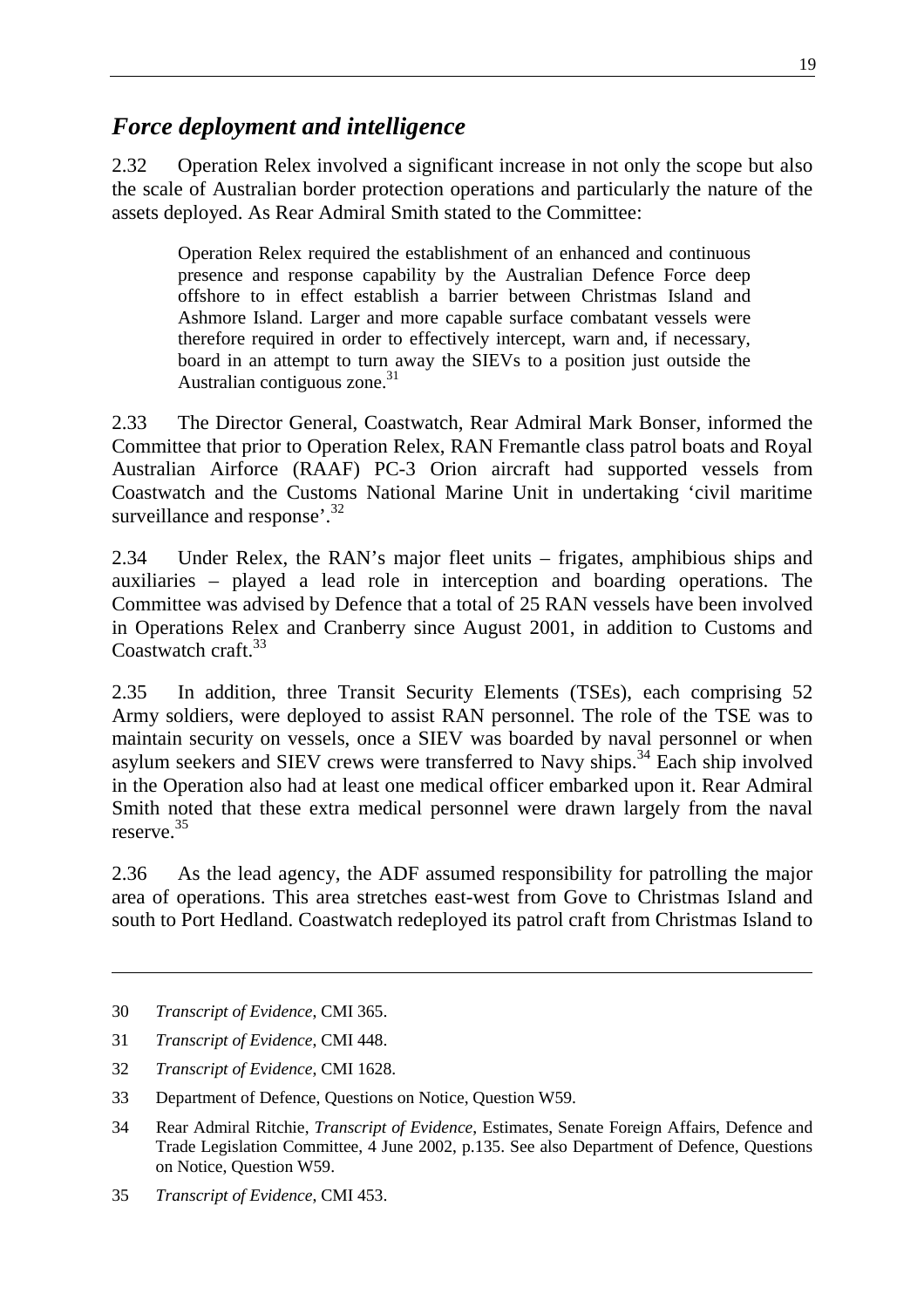concentrate on supporting Defence in the Timor and Arafura Sea approaches to Australian waters.<sup>36</sup>

2.37 A 'layered surveillance' operation supported the Navy's interdiction effort. This involved two RAAF P-3 Orions flying out of bases in Darwin and Learmonth in Western Australia, Navy helicopters based on RAN vessels and Coastwatch aircraft. The surveillance effort was 'layered' in that the P-3s provided long-range coverage close to Indonesia while the Navy's ships were stationed closer to Christmas Island and Ashmore Reef 'where', according to Rear Admiral Smith, 'we felt them best positioned to maximise our chances of interception'.<sup>37</sup>

2.38 Aerial surveillance extended to 24 nautical miles out from the territorial 'baseline' for the Indonesian archipelago. A 12 nautical mile buffer zone outside the Indonesian boundary was maintained to limit the risk of RAAF planes straying inadvertently into Indonesian airspace.<sup>38</sup>

#### **Intelligence**

2.39 'Sitting behind' both operations and surveillance was an extensive interagency intelligence capability. Reflecting the whole-of-government nature of the border protection strategy, the agencies involved in the gathering, analysis and distribution included:

- DIMIA as the lead coordinating agency;<sup>39</sup>
- Australian Federal Police (AFP);
- Australian Customs Service and Coastwatch;
- Defence:

- Department of Foreign Affairs and Trade;
- Australian Security and Intelligence Organisation (ASIO);
- Office of National Assessments (ONA); and
- Office of Strategic Crime Assessments (OSCA).<sup>40</sup>

2.40 Prior to Operation Relex, a number of inter-departmental committees and other joint agency bodies had been established to help coordinate the intelligence effort on unauthorised arrivals. These included the:

• Illegal Immigration Information Oversight Committee (IOC), chaired by ONA;

<sup>36</sup> RADM Bonser, *Transcript of Evidence*, CMI 1629.

<sup>37</sup> *Transcript of Evidence*, CMI 488.

<sup>38</sup> Attachment A, Minister for Defence to CMI, (undated, received 4 July 2002), pp.1-2.

<sup>39</sup> *Transcript of Evidence*, CMI 1826-8.

<sup>40</sup> ANAO, *Management Framework for Preventing Unlawful Entry into Australian Territory*, Audit Report No. 57 2001-2002, p.51.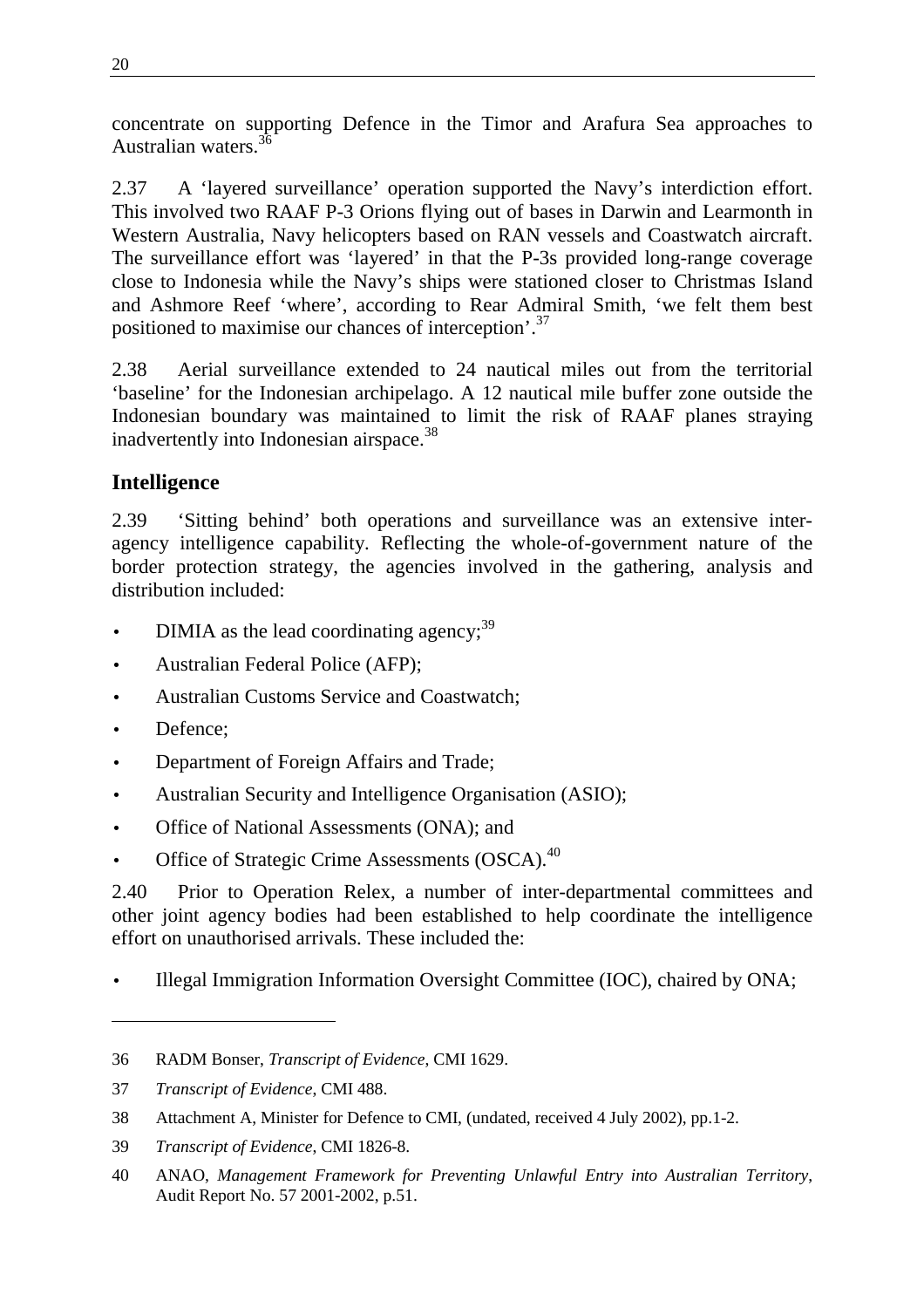- Operational Coordination Committee, chaired by DIMIA; and
- the Joint AFP-DIMIA People Smuggling Strike Team.<sup>41</sup>

2.41 The intelligence used in Relex came from a wide range of both onshore and offshore sources (ie. Australian and overseas). Called 'all source' intelligence, it included both open source material (ie. publicly available information) and official information sourced from the agencies listed above.<sup>42</sup> It also involved 'collateral information' collected overseas, particularly in Indonesia, by Australian agencies, their overseas partners and 'human sources'.<sup>43</sup>

2.42 Operational intelligence, from surveillance flights or boarding parties, was also fed back into the intelligence system. Signals intelligence contributed only rarely.<sup>44</sup>

2.43 Within the ADF, the many streams of intelligence were channelled through the Australian Theatre Joint Intelligence Centre (ASTJIC). ASTJIC's role is to provide operational level information to ADF operations. For Relex, it coordinated incoming intelligence from other government agencies and passed it to Rear Admiral Smith and Brigadier Silverstone, in addition to other regular 'customers'.<sup>45</sup> A 'small analytical team' of between two and four analysts was established specifically to support Relex operations.<sup>46</sup> It worked seven days a week on extended hours, from 0500 hours to 2100 hours and occasionally later. ASTJIC also had an intelligence watch system running 24 hours a day to pass on critical intelligence directly to operational commanders when required.<sup>47</sup>

2.44 During the course of the operation, responsibility for analysing intelligence shifted from ASTJIC to NORCOM, which proved to have greater familiarity with people smuggling and illegal immigration issues than other areas in Defence.<sup>48</sup>

- 45 *Transcript of Evidence*, CMI 1892-3.
- 46 *Transcript of Evidence*, CMI 1895.
- 47 *Transcript of Evidence*, CMI 1895.
- 48 Rear Admiral Ritchie, *Transcript of Evidence*, Estimates, Senate Foreign Affairs, Defence and Trade Legislation Committee, 4 June 2002, p.161. See also Colonel Gallagher, *Transcript of Evidence*, CMI 1888-89.

<sup>41</sup> ANAO, *Management Framework for Preventing Unlawful Entry into Australian Territory*, pp.38-39, 46 and 51-52. See also *Transcript of Evidence*, CMI 859, 1997-98.

<sup>42</sup> *Transcript of Evidence*, CMI 1884-1885, 1996.

<sup>43</sup> *Transcript of Evidence*, CMI 1925.

<sup>44</sup> *Transcript of Evidence*, CMI 1780. Colonel Gallagher told the Committee that Defence Signals Directorate (DSD) material went to both the ADF and DIMIA (CMI 1733). The limited use of signals intelligence might reflect the fact that many of the SIEVs were not equipped with radio or telecommunications. Air Commodore Byrne, Commander of the RAAF Maritime Patrol Group, told the Committee that, in his knowledge, 'no intelligence from a radio beacon has been pertinent to Operation Relex over the last 11 months', *Transcript of Evidence*, CMI 2162.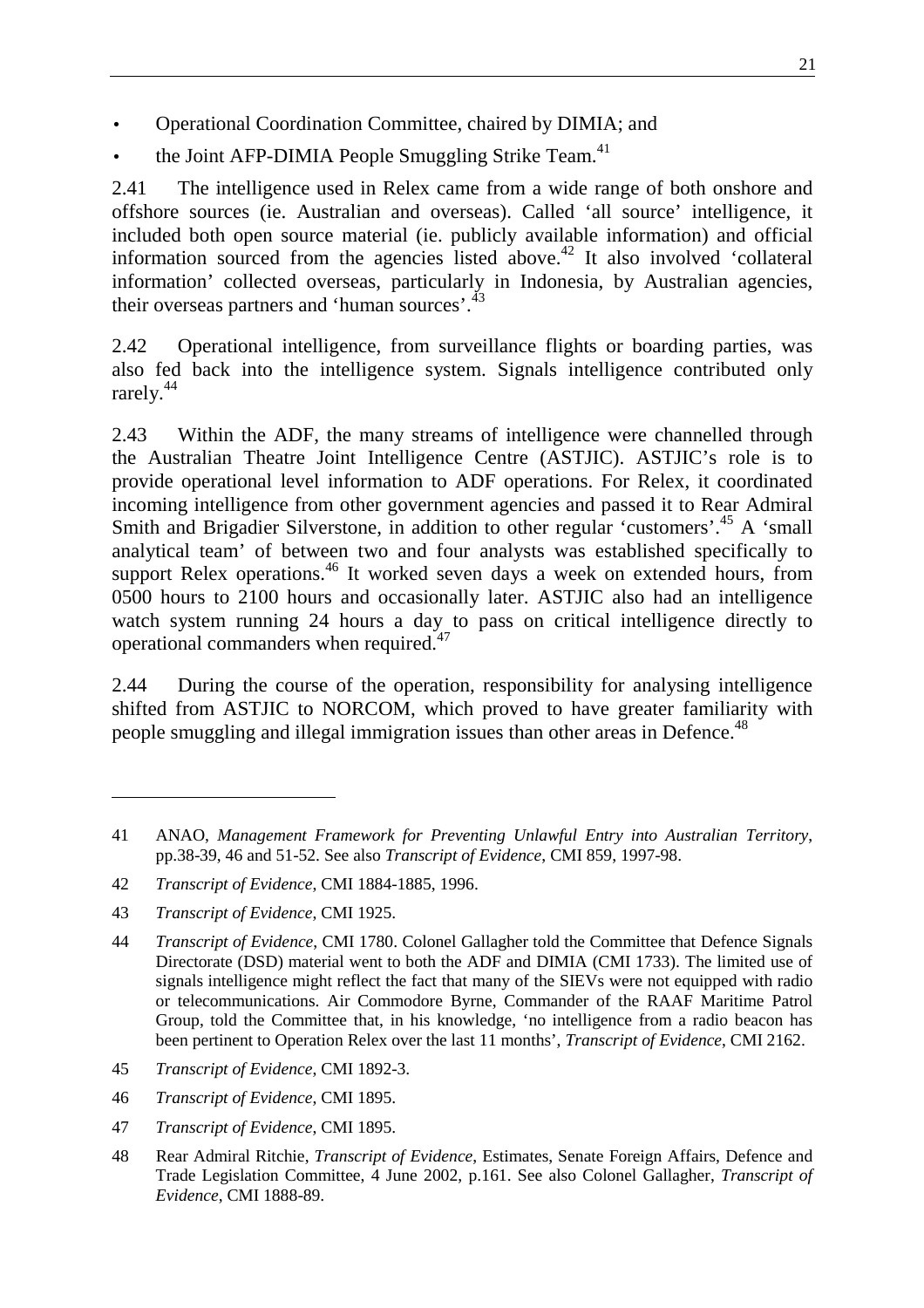2.45 The intelligence arrangements between Defence and other agencies for Operation Relex are discussed further in Chapter 8, which deals with SIEV X.

# *Public affairs plan*

2.46 The architecture surrounding Operation Relex included a public affairs plan, which established both what images could be collected and who could provide public information on Operation Relex activities. The plan was unusual in that, according to Mr Brian Humphreys, Director-General, Defence Communication Strategies, it was inconsistent with the overarching Defence Organisational Communication Strategy.<sup>49</sup>

2.47 The Committee heard evidence from a number of witnesses indicating that the general Defence instructions in relation to public affairs were considerably more restrictive under Minister Reith than they had been previously.<sup>50</sup> In particular, the general instructions required that the facts, policy and content of draft media releases be cleared at one star level or equivalent in Defence,<sup>51</sup> with a subsequent clearance by officers from the Public Affairs and Corporate Communication (PACC) area on the 'public affairs considerations'.<sup>52</sup>

2.48 Where matters fell into the category of 'topical issues' that might attract media interest, the instructions required Defence personnel likely to speak on them in public forums to notify PACC in advance. In turn, PACC was required to report to the Minister's office on any contact with Defence by the media on 'sensitive issues'.<sup>53</sup>

2.49 The public affairs plan for Operation Relex was more restrictive again than these general instructions.

2.50 Mr Humphreys told the Committee that he and his staff had drafted a proposed public affairs plan for Relex, which provided for Ministers and the Prime Minister to make 'strategic level announcements',<sup>54</sup> with the 'release of operational detail' to come 'from a military or uniformed officer'.<sup>55</sup> The draft plan proposed that there be daily media briefings on the operation by both government and Defence officials.56

- 55 *Transcript of Evidence*, CMI 1144.
- 56 *Transcript of Evidence*, CMI 1143.

<sup>49</sup> *Transcript of Evidence*, CMI 1149.

<sup>50</sup> The relevant instruction was Defence Instruction (General) (DIG 08-1) of August 2001. For comment on the instruction, see *Submission No. 13*.

<sup>51</sup> The ranks of Brigadier (Army), Commodore (RAN) and Air Commodore (RAAF) are at the one star level.

<sup>52</sup> Answers to Questions on Notice, Department of Defence, Question 25.

<sup>53</sup> Answers to Questions on Notice, Department of Defence, Questions 25 and 26.

<sup>54</sup> *Transcript of Evidence*, CMI 1143.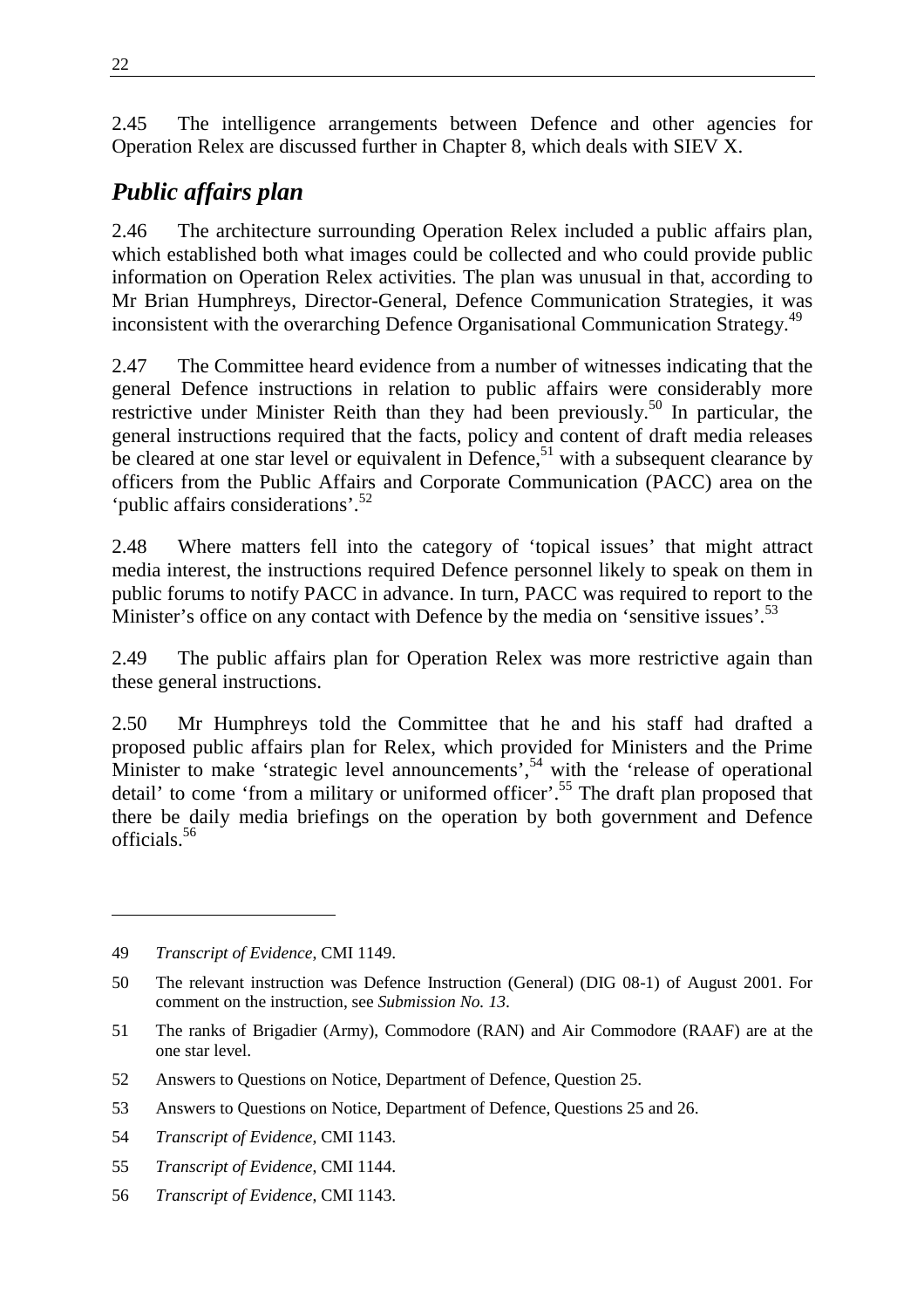2.51 This plan, however, was rejected by the staff of the Minister for Defence, in favour of one proposed by the Minister's media adviser, Mr Ross Hampton.<sup>57</sup> The essential feature of that plan was that all information about Operation Relex, whether strategic or operational, was to be released by the Minister's media adviser. Paragraph 14 of the plan states:

Teams will be resourced with digital imagery capability to allow for sendback. It is imperative that all imagery, both digital video and digital stills, is transmitted or relayed to the Directorate of Digital Media at PACC for clearances. No imagery is to be released outside this system. All comment and media response/inquiries is to be referred to MINDEF [Defence Minister] Media Advisor, Mr Ross Hampton.<sup>58</sup>

2.52 Questioned about his understanding of the reasons for that approach to public affairs in the case of Operation Relex, Mr Humphreys offered two explanations:

- first, he thought that 'the guiding motivation of Mr Hampton was to ensure that the minister's office could see the information before it was released and had an opportunity to decide which information was released':<sup>59</sup>
- second and relatedly, Mr Hampton wished to be the 'only point of information coming out from Defence' because of his responsibility for coordinating the release of information from Defence with that released by ministerial staff from other portfolio areas.<sup>60</sup>

2.53 The Committee notes that the strictly centralised control of information through the Minister's office during Operation Relex meant that Defence was unable to put out even factual material without transgressing the public affairs plan.

2.54 Significantly, the instruction that no information concerning Operation Relex was to be released to the media by Defence personnel was explicitly reinforced on the day after Minister Reith had been told by Air Marshal Houston that no children were thrown overboard from SIEV  $4.61$  As Mr Humphreys said, no public correction to information could be made unless the minister agreed to those misrepresentations being corrected.<sup>62</sup>

2.55 The Director of Media Liaison, Mr Tim Bloomfield, further informed the Committee that, not only was no information to be released by Defence unless through

<sup>57</sup> *Transcript of Evidence*, CMI 1148. The Ministerial staff involved in the discussions were Mr Ross Hampton, media adviser, Mr Mike Scrafton, military adviser, and Mr Peter Hendy, chief of staff.

<sup>58</sup> Answers to Questions on Notice, Department of Defence, Question 31.

<sup>59</sup> *Transcript of Evidence*, CMI 1150.

<sup>60</sup> *Transcript of Evidence*, CMI 1150.

<sup>61</sup> Enclosure 1 to Powell Report, Statement by Rear Admiral Adams, Deputy Chief of Navy.

<sup>62</sup> *Transcript of Evidence*, CMI 1156.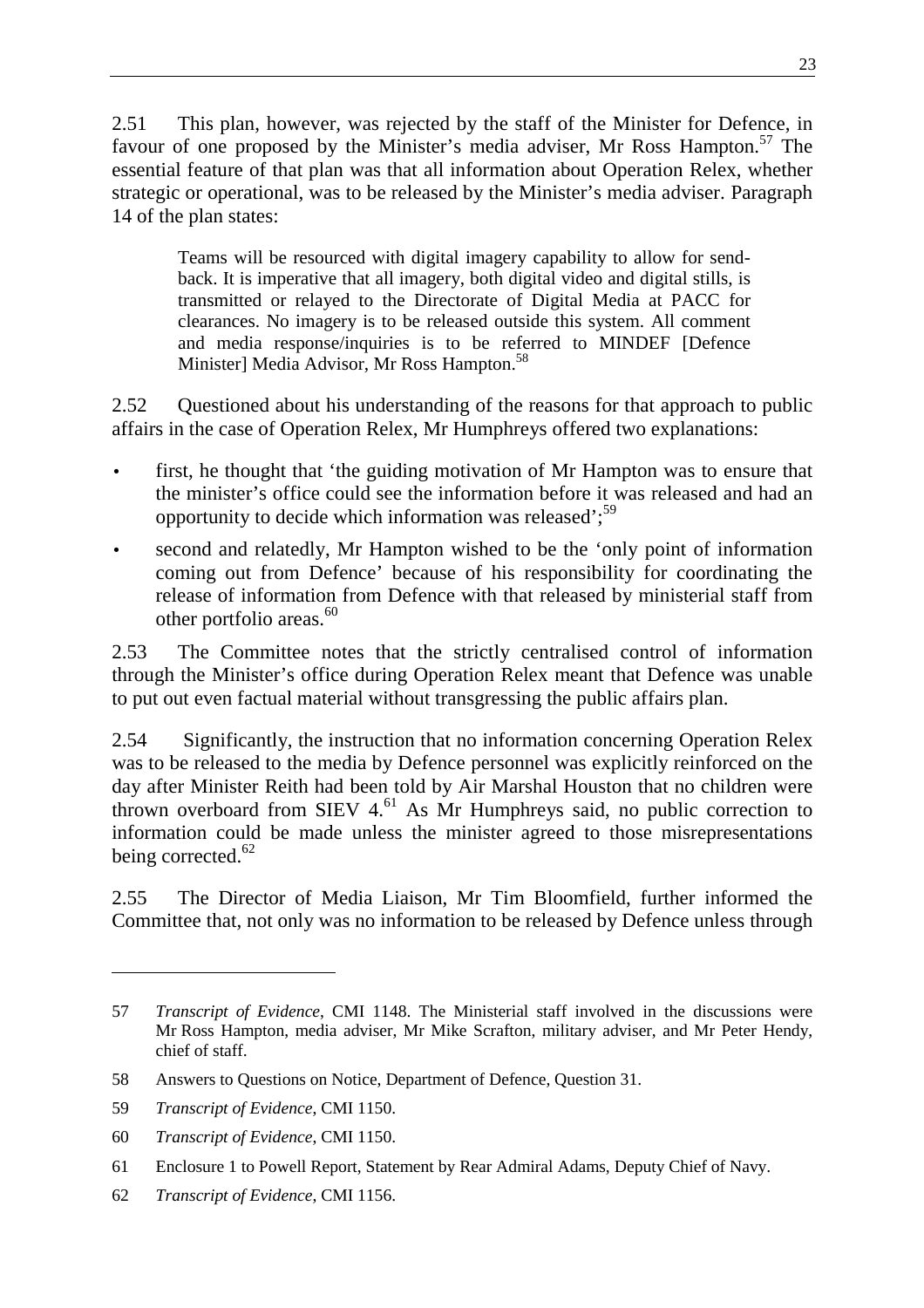the Minister's office, but that no imagery was to be collected by the Public Affairs area. He said:

We were given direction that we were not to deploy ... photographers or public affairs officers to Operation Relex to the point where at the very beginning we had sent a military public affairs officer to Christmas Island for the *Tampa* and we were directed to return her immediately back to Australia - and we did. $63$ 

2.56 The imagery that was collected was taken by ADF personnel participating in the Operation. Mr Humphreys told the Committee that Mr Hampton gave directions about what was to be collected by these personnel in the following terms:

Essentially, we were told to concentrate on the ADF activities at the time so the work of ADF personnel in relation to Operation Relex, first of all, as targets of opportunity for photographers. We were then given instructions in regard to photographing SUNCs [suspected unauthorised non-citizens] - or whatever the latest term is. We were certainly aware that Immigration had concerns about identifying potential asylum seekers, so we got some guidance on ensuring that there were no personalising or humanising images taken of  $\text{SUNCs}$ .  $^{64}$ 

2.57 Although Mr Humphreys said that this direction was given in the context of not *identifying* the asylum seekers, he confirmed that the words 'personalise' and 'humanise' were both used.65 Pressed on the point, he agreed with the proposition that 'what we have is the Minister for Defence saying in the immediate post-*Tampa* environment, 'Don't humanise the refugees'.<sup>66</sup> The basic instruction, Mr Humphreys said, was that no photographs of asylum seekers were to be taken at all.<sup>67</sup> He noted that Mr Hampton informed him that he was in daily discussion with ministerial officers from Immigration, Foreign Affairs, and Attorney-General's, and with the Prime Minister's office concerning public affairs handling of Operation Relex.<sup>68</sup>

2.58 The Committee notes that their refusal to give evidence to the inquiry meant that it was unable question either Mr Hampton or Mr Reith or the Prime Minister's Office about the basis for the instruction that refugees were not to be 'humanised'.

2.59 On the evidence available, however, it seems to the Committee that the public affairs plan for Operation Relex imposed upon the Department of Defence by the Minister's Office had two clear objectives. The first was to ensure that the Minister

<sup>63</sup> *Transcript of Evidence*, CMI 1179.

<sup>64</sup> *Transcript of Evidence*, CMI 1151.

<sup>65</sup> *Transcript of Evidence*, CMI 1152.

<sup>66</sup> *Transcript of Evidence*, CMI 1152.

<sup>67</sup> *Transcript of Evidence*, CMI 1152, 1161.

<sup>68</sup> *Transcript of Evidence*, CMI 1154; Correspondence from Mr Brian Humphreys, dated 29 April 2002.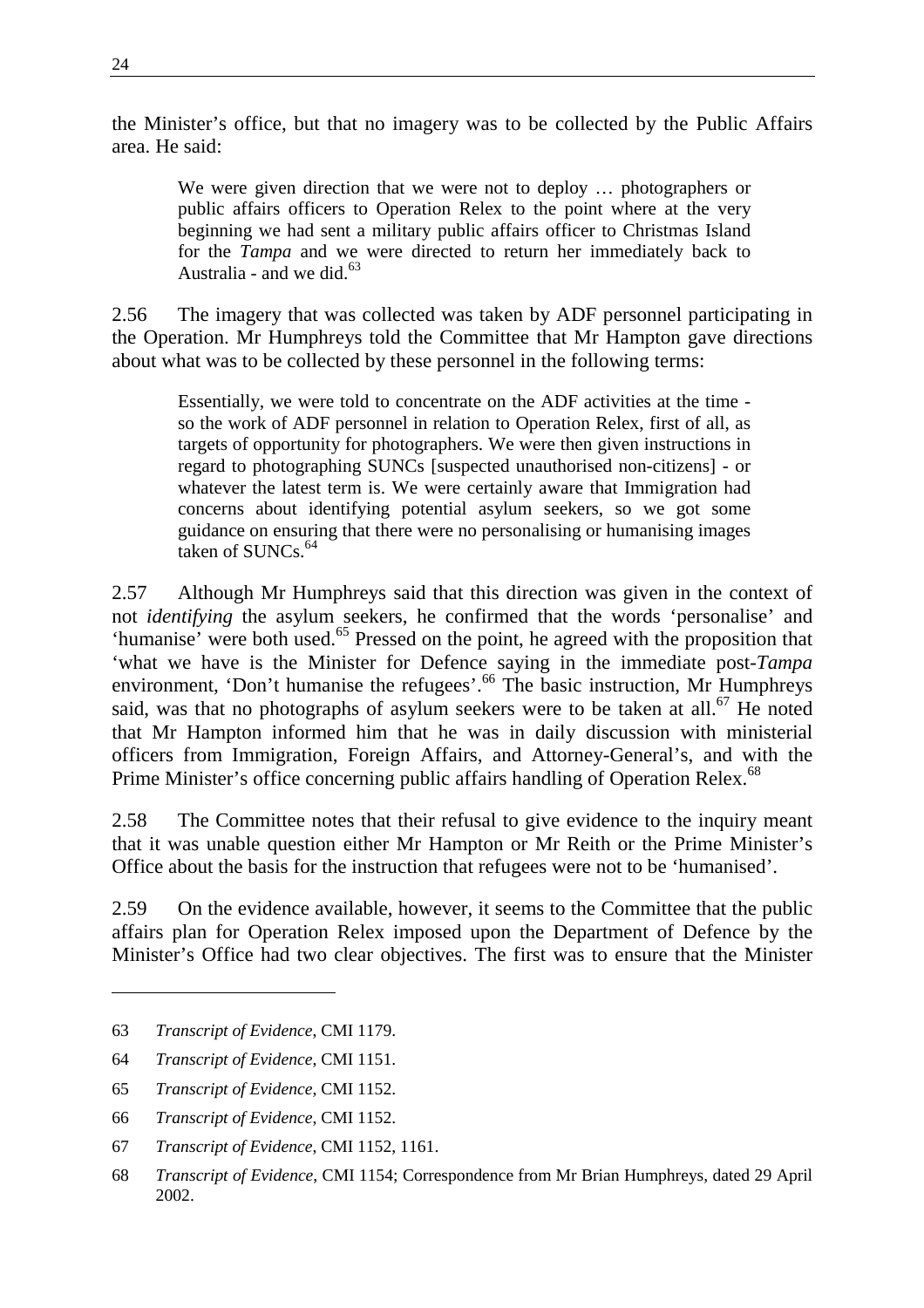retained absolute control over the facts which could and could not become public during the Operation. The second was to ensure that no imagery that could conceivably garner sympathy or cause misgivings about the aggressive new border protection regime would find its way into the public domain.

2.60 Even before the 'children overboard' story broke, then, the facts show there was a determination on the part of the Minister and his office to manipulate information and imagery in support of the government's electoral objectives. Such preparedness to manipulate the factual record would be abhorrent and inimical to good governance at any time. That it occurred during the caretaker period of an election campaign, in which issues relating to 'border protection' were extremely significant, is inexcusable.

## *Standard operating procedures*

2.61 Rear Admiral Smith explained to the Committee that standard operating procedures were developed for the Operation, but that these evolved both in response to policy changes from government and in response to the reactions of the passengers and crew of the incoming boats.

2.62 The first stage involved the detection and interception of the illegal entry vessels, through a combination of air and sea surveillance.<sup>69</sup> The Navy had no authority to board these vessels in international waters. In the first instance, then, warning messages were delivered to the masters of the boats, advising them that 'they were suspected of having illegal people on board and that they should not take the people to Australia because they were not welcome'.<sup>70</sup>

2.63 According to testimony received by the Committee, one of the tactics adopted by the 'people smugglers' and their passengers was to generate 'safety of life at sea' or SOLAS situations by sabotaging their boats or jumping overboard. In such a manner, they hoped to compel the Navy to rescue them and take them to Australia.

2.64 In order to counter such tactics, the Navy's standard procedure was to keep their large frigates 'over the horizon' and out of sight, and send forward the 'fast RHIBs [rigid hulled inflatable boats] - what we call a long range insertion'.<sup>71</sup> The RHIBs carried the warning messages, which included notification of the penalties under Australian law for people smuggling, and which were provided in English and Bahasa.<sup>72</sup>

2.65 As Rear Admiral Smith noted, however, these messages were ignored '[a]lmost without exception', $73$  calling forth the next phase of the interception

<sup>69</sup> *Transcript of Evidence*, CMI 502.

<sup>70</sup> *Transcript of Evidence*, CMI 502.

<sup>71</sup> *Transcript of Evidence*, CMI 502.

<sup>72</sup> *Transcript of Evidence*, CMI 503.

<sup>73</sup> *Transcript of Evidence*, CMI 502.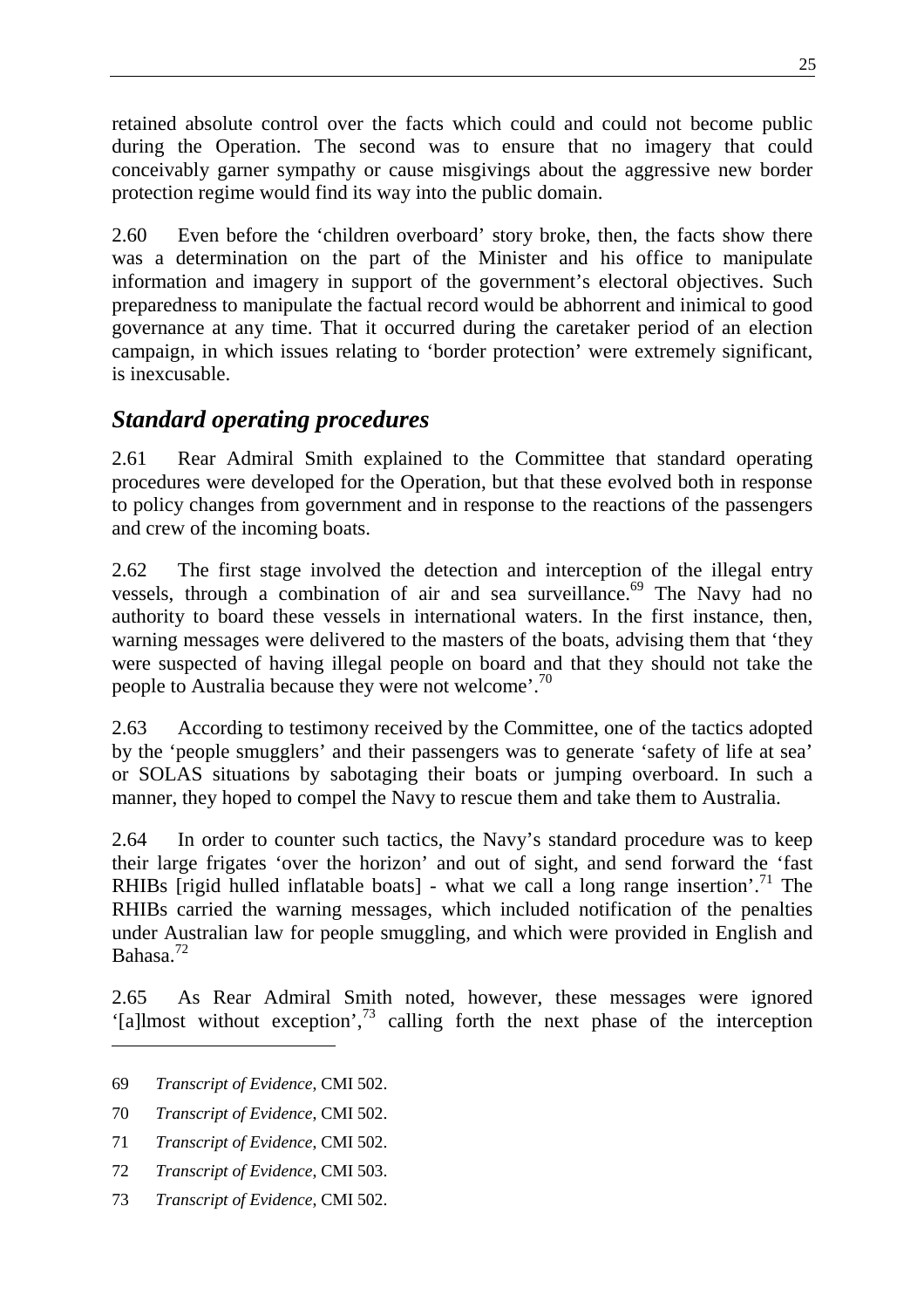procedure once the vessel entered Australia's contiguous zone, 24 nautical miles out from Christmas Island.<sup>74</sup>

2.66 In the early stages of Operation Relex, the Rear Admiral said, as the vessels approached the contiguous zone, the Navy sought permission to board them 'from Canberra through the IDC process'. From that point:

Our policy then was to reinforce the warning and turn the vessel around and either steam it out of our contiguous zone ourselves under its own power or - as had happened on a number of occasions - if the engine had been sabotaged in our process or boarding, we would then tow the vessel outside our contiguous zone into international waters. At that point, our boarding party withdrew as we had no jurisdiction in international waters. Our initial policy was to do that up to three times and, after having done it the third time, to seek further advice from government with the view to those vessels then being taken to Ashmore Island or to Christmas Island. But that was a government decision through the IDC process.75

2.67 Rear Admiral Smith noted that the requirement for government approval to board vessels was 'relaxed as the operation unfolded'. Nevertheless:

once we had intercepted, everything that occurred after that in terms of major decisions - such as boarding, removal of people or whatever it happened to be - actually came from Canberra.<sup>76</sup>

2.68 The Committee asked Rear Admiral Smith whether the government's instructions to the Navy in relation to the interception of vessels contained provisions for handling any claims made by those on board to refugee status. He replied:

It had no relevance for us. Our mission was clear - that is, to intercept and then to carry out whatever direction we were given subsequent to that. The status of these people was irrelevant to us … Claims from the UAs [unauthorised arrivals] were not factors to be taken into account in terms of how we conducted that mission.<sup>77</sup>

2.69 Following the RAN's experience with SIEVs 1-4, their instructions were altered. Rear Admiral Smith stated:

From the commencement of Operation Relex on 3 September, the initial policy that we were given to implement was to intercept, board and hold the UAs [unauthorised arrivals] for shipment in sea transport - or air transport, but primarily sea transport - to a country to be designated. With SIEV 5, we

<sup>74</sup> *Transcript of Evidence*, CMI 462.

<sup>75</sup> *Transcript of Evidence*, CMI 504.

<sup>76</sup> *Transcript of Evidence*, CMI 457.

<sup>77</sup> *Transcript of Evidence*, CMI 661.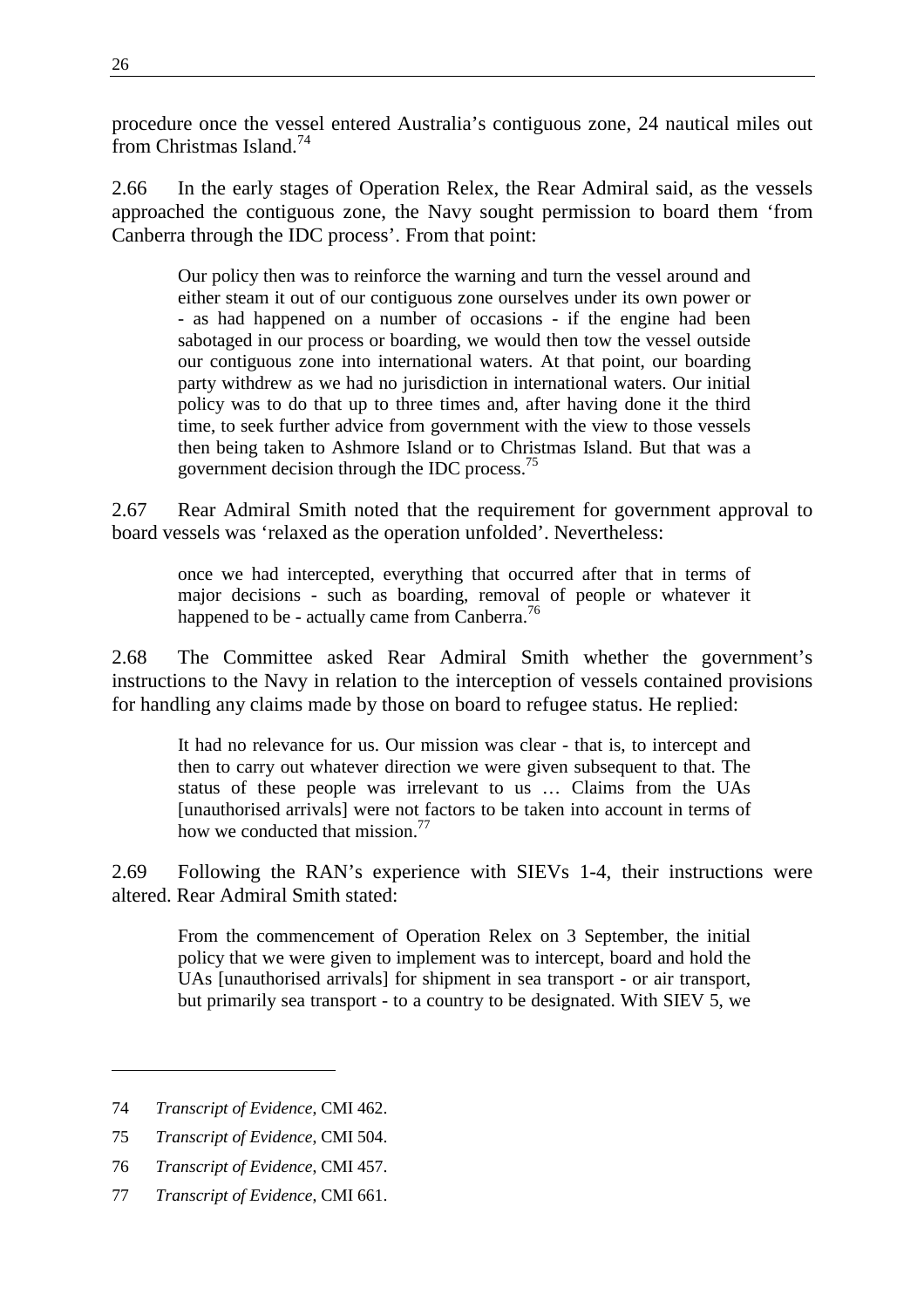received new instructions which were to, where possible, intercept, board and return the vessel to Indonesia.<sup>78</sup>

2.70 As part of that new policy, the requirement to issue a warning to vessels in international waters was cancelled. This allowed 'surface units to remain out of visual range of the SIEV … to give unauthorised arrivals and SIEV crews minimal time to sabotage their vessels' and thus minimise the chances of a safety of life at sea incident.<sup>79</sup>

2.71 With the removal of the requirement to issue warnings in international waters, ADF personnel needed to board each vessel only once, when the SIEV had entered the Australian contiguous zone. $80$ 

2.72 The Committee notes, finally, that it followed from the Government's directive to Navy about preventing asylum seekers from entering Australian territory, that they could not be embarked upon Australian naval vessels unless absolutely necessary. In terms of standard operating procedures, this requirement meant that the unauthorised arrivals were to be kept aboard their own vessels as long as they were even 'marginally seaworthy'.<sup>81</sup> In the next chapter, the Committee will discuss the extent to which this requirement may have unnecessarily endangered the lives of the passengers on SIEV 4, and may have involved naval personnel in a game of brinkmanship over the imminence of a safety of life at sea situation.

# **Overview of Operation Relex Activities**

2.73 In total, twelve Suspected Illegal Entry Vessels were intercepted by the RAN under the auspices of Operation Relex.<sup>82</sup> As noted earlier, SIEV 1 arrived on 7 September 2001 and the last illegal entry vessel, SIEV 12, arrived on 16 December 2001.

2.74 SIEVs 5, 7, 11 and 12 were escorted back to Indonesia. SIEVs 4, 6 and 10 sank at some point during the interception or tow-back process. Their passengers were rescued, with the loss of two lives on SIEV 10, and transported in the first instance to Christmas Island. The passengers from SIEV 4 were eventually taken to Manus for processing, and the passengers from SIEVs 6 and 10 to Nauru. The remaining vessels

<sup>78</sup> *Transcript of Evidence*, CMI 508.

<sup>79</sup> Answers to Questions on Notice, Department of Defence, Question 11.

<sup>80</sup> Answers to Questions on Notice, Department of Defence, Question 11.

<sup>81</sup> See,for example, *Transcript of Evidence*, CMI 296.

<sup>82</sup> In addition to the twelve numbered SIEVs, a small number of boats have attempted to land outside the designated area of Relex's operation in the period since 3 September 2001. See Additional Information, Department of Defence, Talking points for Senate Legislation Committee Additional Estimates Hearing, February 2002.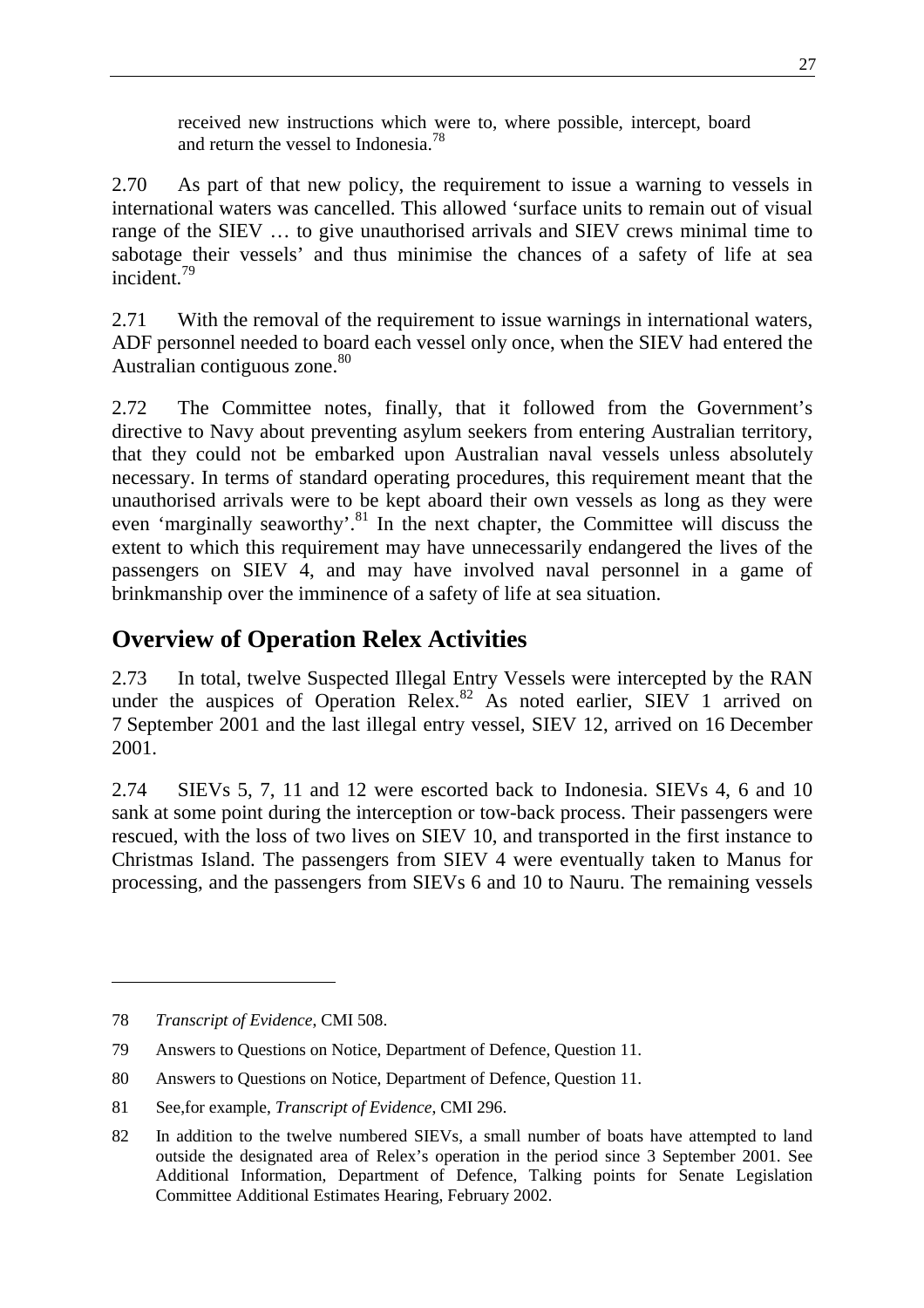were intercepted, their passengers held in custody and then transported for processing.<sup>83</sup>

2.75 Naval officers emphasised in their testimony that Operation Relex was a new and difficult type of operation, which was undertaken with minimum time for preparation and training. Rear Admiral Smith told the Committee that:

When Relex was commenced, the ships that were initially committed to Operation Relex were in fact in South-East Asia participating in a number of activities in that area. They were brought back and thrown straight into the patrol line. We were expecting that there could be activity that would not be the sorts of things that our boarding parties would be used to encountering, so we developed quickly a training package. A number of members of what we call our 'sea training group', which is a group that works for me that does all our operational training, were deployed to the ships where they were in theatre. They conducted training on the spot to try to prepare the boarding parties for what could eventuate out of this particular activity. We have been able to do subsequent rotations of vessels into Operation Relex in a more considered way and have prepared them before they have deployed by providing them appropriate training.<sup>84</sup>

2.76 A particularly difficult feature of the Operation for both unauthorised arrivals and naval personnel, it seemed to the Committee, was the length of time that some of the SIEVs and their passengers were detained in custody while decisions were being made about where to take them, or while appropriate transport arrangements were made.

2.77 For example, SIEV 3 was intercepted on 12 September near Ashmore Island with 129 people on board. They included 54 children and a heavily pregnant woman, who subsequently gave birth while being transported to Nauru by HMAS *Tobruk*.<sup>85</sup> These people were held in custody on their crowded vessel in Ashmore Lagoon for ten days, until 22 September before being transferred to the *Tobruk*. 86 Rear Admiral Smith told the Committee that:

That was a constraint under which we operated: that there was a requirement for them to remain in location there for that period of time. We were very conscious of our responsibilities to these people in providing them with humanitarian assistance and we did everything within our power to be able to make life as comfortable for them as was possible. $87$ 

<sup>83</sup> Matrix, tabled by Rear Admiral Smith, 5 April 2002.

<sup>84</sup> *Transcript of Evidence*, CMI 452.

<sup>85</sup> Matrix, tabled by Rear Admiral Smith, 5 April 2002; *Transcript of Evidence*, CMI 506.

<sup>86</sup> *Transcript of Evidence*, CMI 507.

<sup>87</sup> *Transcript of Evidence*, CMI 507.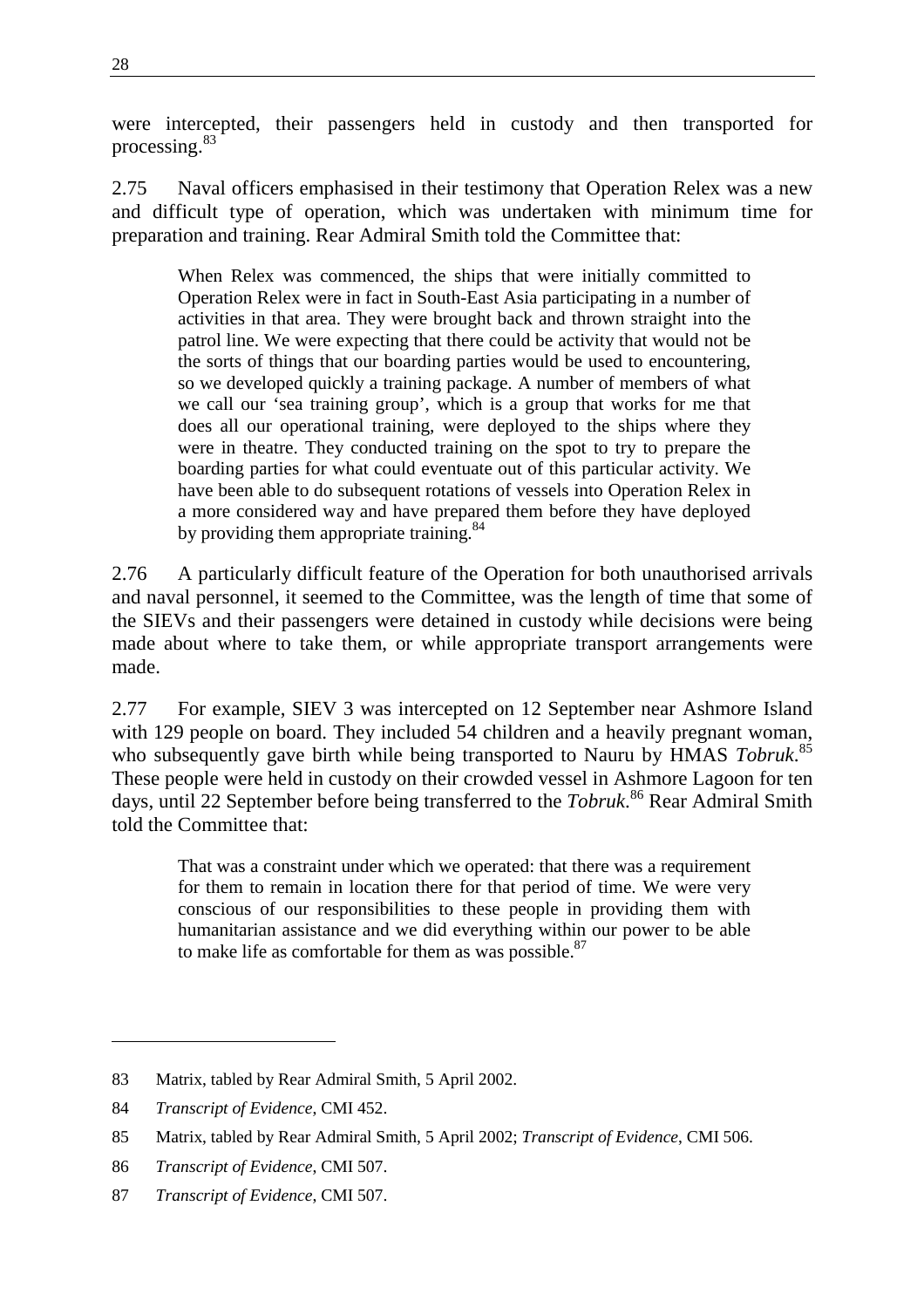2.78 This assistance, the Committee learnt, included logistical feats such as preparing meals on naval vessels for up to 200 people and then ferrying them across to the detained SIEVs using the RHIBs.<sup>88</sup>

2.79 Operation Relex, however, was not only new in the sense that the actual tasks and logistics involved were different to those required under Operation Cranberry. It was new also in the sense that it helped to create a very different environment in which those tasks had to be performed.

2.80 In other words, as Rear Admiral Smith put it, previously the Navy's role had been to escort unauthorised arrivals to an Australian port for reception and processing by relevant agencies. Under these circumstances, the individuals 'were invariably cooperative and compliant, with Navy boarding parties able to operate in a relatively benign environment'.<sup>89</sup> When under Operation Relex, however, 'their apparent aim of being taken to Australia was frustrated by the Navy's intervention', then '[n]umerous instances of threatened or actual violent actions against Australian Defence Force personnel occurred, as well as various acts of threatened or actual self harm and the inciting of violence<sup>'.90</sup> The Rear Admiral commented:

Australian Defence Force personnel had not previously encountered these circumstances during non-warlike operations. They were extremely hazardous and volatile situations. What was a law enforcement activity had real potential to rapidly escalate into a violent situation or just as quickly deteriorate into a major safety or preservation of life situation or, worse,  $both<sup>91</sup>$ 

2.81 Rear Admiral Smith drew a clear link between the changed behaviour exhibited by the unauthorised arrivals and the change in the Australian government policy. He said:

It is certainly fair to say that the change in the behaviour pattern of these people is directly linked to the change in the attitude of the Navy, generated by the policy that was implemented. $92$ 

2.82 Vice Admiral Shackleton, Chief of Navy, noted that the unauthorised arrivals 'were learning from each event that they interacted or experienced with us and … they were starting to understand our approach to how we operated'.<sup>93</sup> This 'learning',

<sup>88</sup> *Transcript of Evidence*, CMI 512.

<sup>89</sup> *Transcript of Evidence*, CMI 448.

<sup>90</sup> *Transcript of Evidence*, CMI 448.

<sup>91</sup> *Transcript of Evidence*, CMI 448.

<sup>92</sup> *Transcript of Evidence*, CMI 490.

<sup>93</sup> *Transcript of Evidence*, CMI 62.